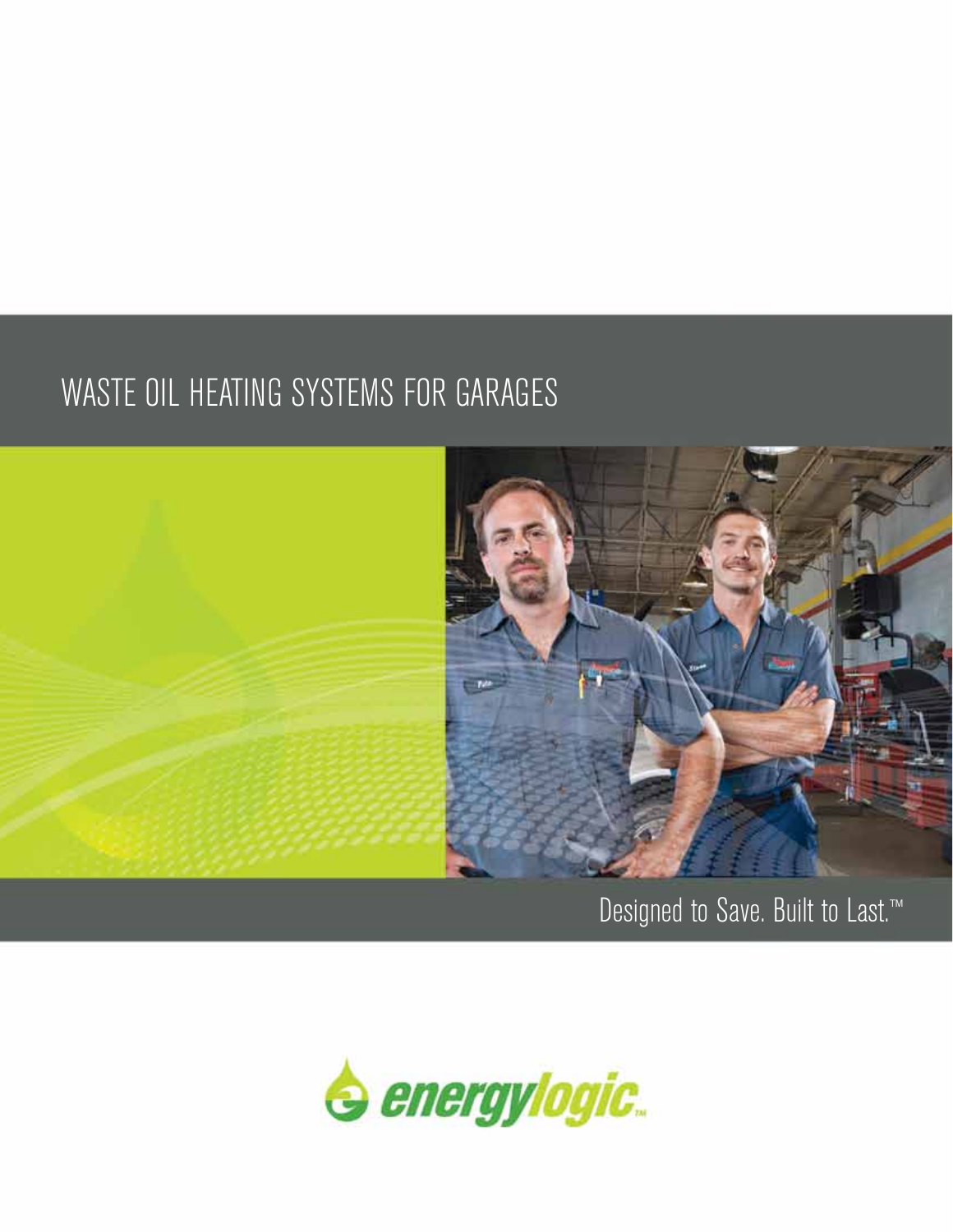# Designed<br>To Save.

We are the experts in helping you manage your waste oil as fuel for reliable performance and maximum financial benefit.



### THE STANDARD for a hassle free, maximum cost-saving, comfort experience.

### **Reliable Fuel Management**

- Systems designed where everything is automated, no adjustments except setting the thermostat.
- Fuel storage and delivery provides heat reliability as easy as conventional heating.
- Exclusive low fuel indicator to help prevent running out of used oil, no more nuisance shut downs and restarting.

### **Less Maintenance and Cleaning**

- Our system eliminates air entrapment which means no extensive troubleshooting or repriming common to other heaters.
- 2 to 3 times the maintenance interval of other brands and designed to be the easiest, most cost-effective to clean.

#### **Ready to Heat – Out of the Box**

- Factory tested, pre-assembled components for a simple and reliable installation, no bags full of tiny parts to assemble.
- Integrated air compressor, means zero need for shop air, 24/7 availability for your heater to keep your shop warm.
- Our patented burner technology delivers measurably warmer air than any other waste oil heater, twice the heat for the fastest temperature setting recovery.

### *Turn up the heat, you can afford to now.*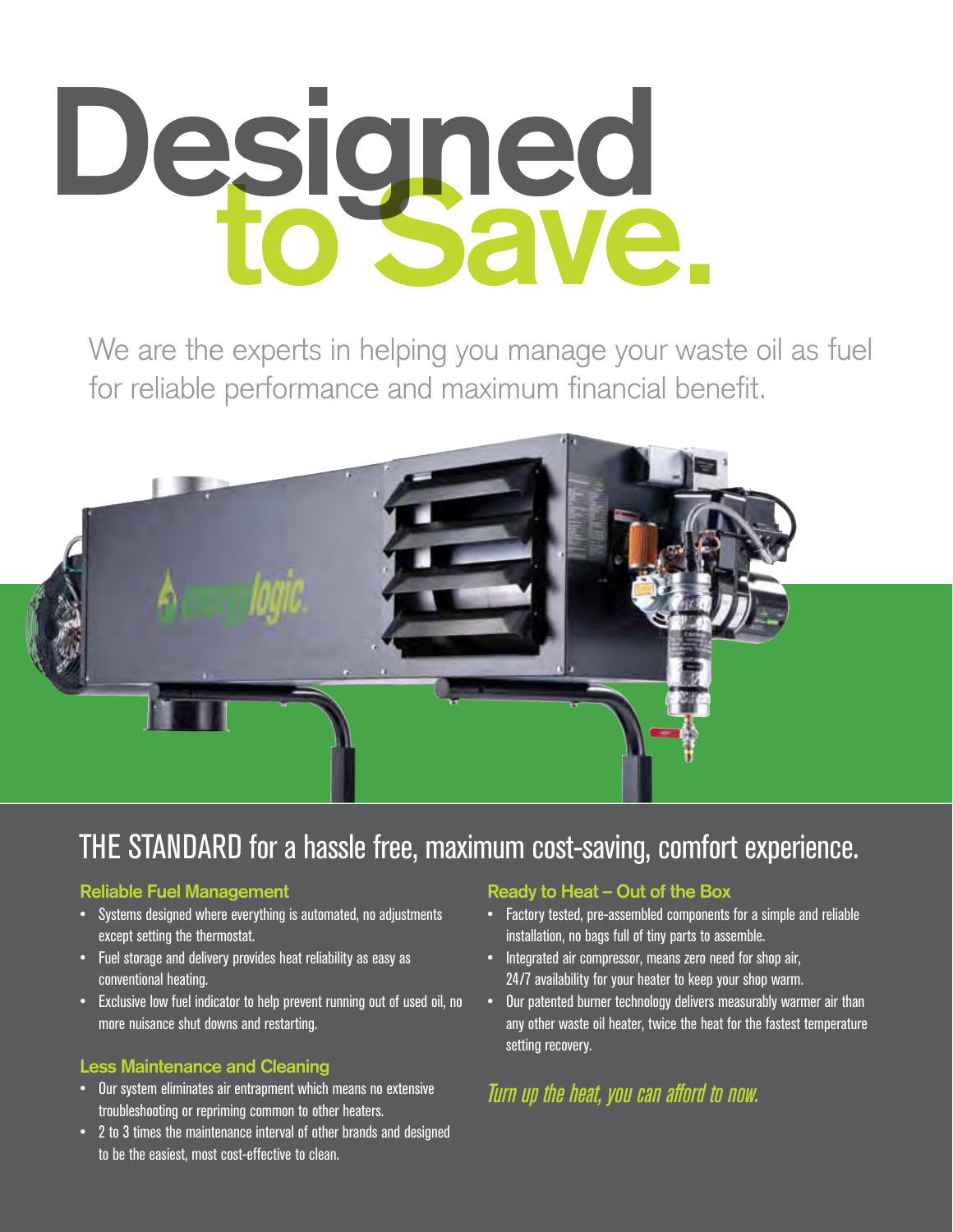### Available as complete bundled systems or sold separately. We make customizing your needs easy.



2) Fuel pick up is 6" above the bottom of the tank above water and sludge ensuring only used oil is sent to the furnace.

**Pictured:** 200H on 250 tank and Class A Flue Kit. **Electrical requirements:** 115 VAC 60Hz, 25 amps maximum dedicated circuit

3) Easy spin-on stainless filter.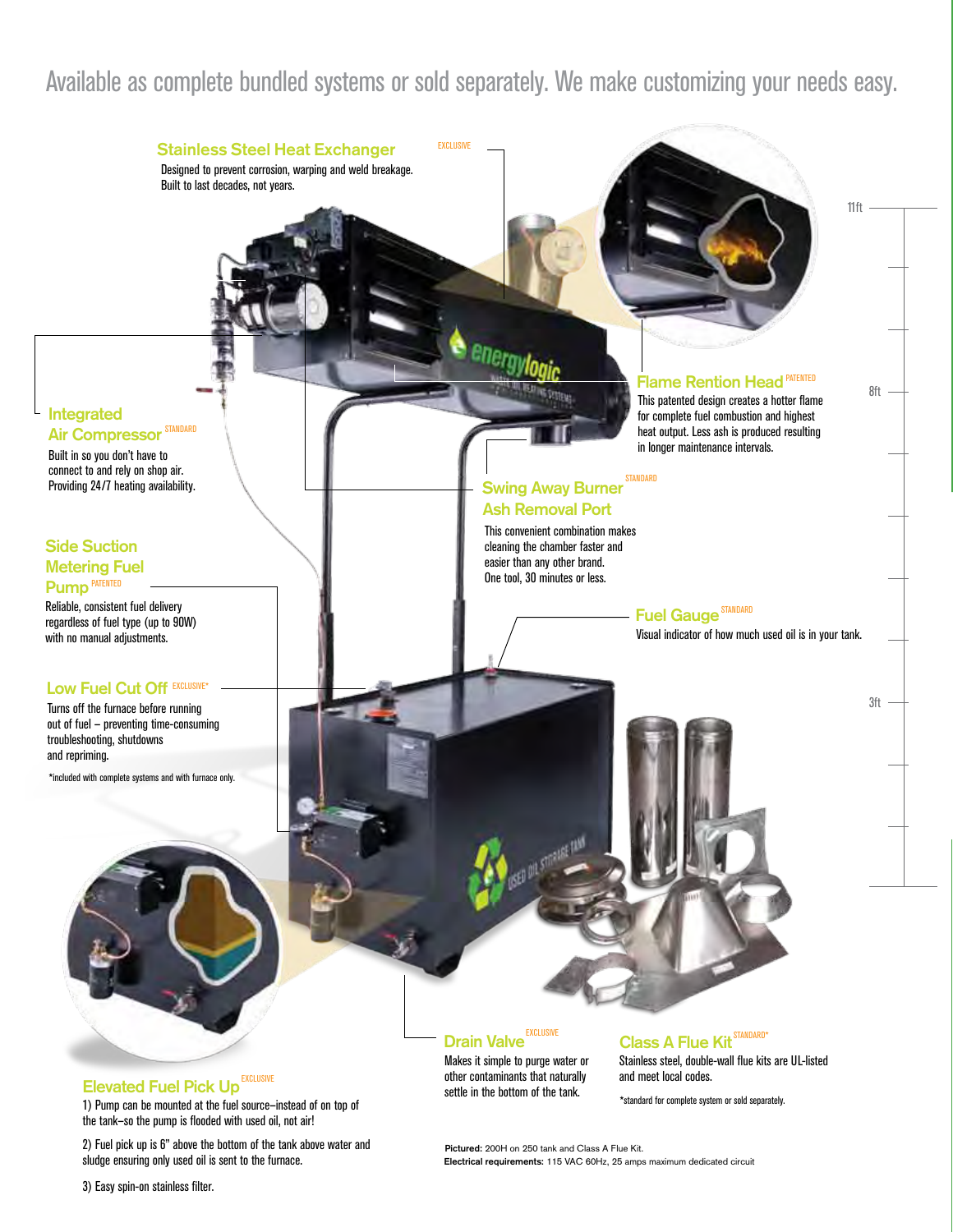# not just a few years. **Advanced Technology**



Endorsed and specified by some of the largest corporations in the world and preferred by independent shop owners across the country.

# Built Last.

Unequalled lifetime product support and maintenance is the assurance your investment will provide savings for decades,

### Industry's Longest Warranty

- The industry's longest warranty supports the industry's most reliable waste oil heating systems.
- Offering 2 years\* coverage on parts and 10 years on the heat exchanger exceeds all other brands.

### Full Product Life Support

- Only EnergyLogic offers factory direct technical support PLUS a network of authorized service providers.
- Our service professionals across the U.S. and internationally are dedicated to servicing for the life of your product.

### Burner Service

Available from the factory or authorized service providers, this comprehensive service refurbishes your burner back to factory specifications to perform like new.

### Better Design. Tougher Materials.

- The only high-temperature rated stainless steel heat exchanger on the market, providing superior resistance to warping, weld breakage and caustic corrosion.
- Only EnergyLogic UL-listed workbench tanks are designed specifically for the use of waste oil heating with firematic safety valves, water drain valves and side suction ports.

### Parts & Accessories Availability

- Full line of stocked parts to quickly ship when the need arises.
- Immediate parts availability.
- Only manufacturer with full feature accessories so you can customize your unit's performance to work best in your shop.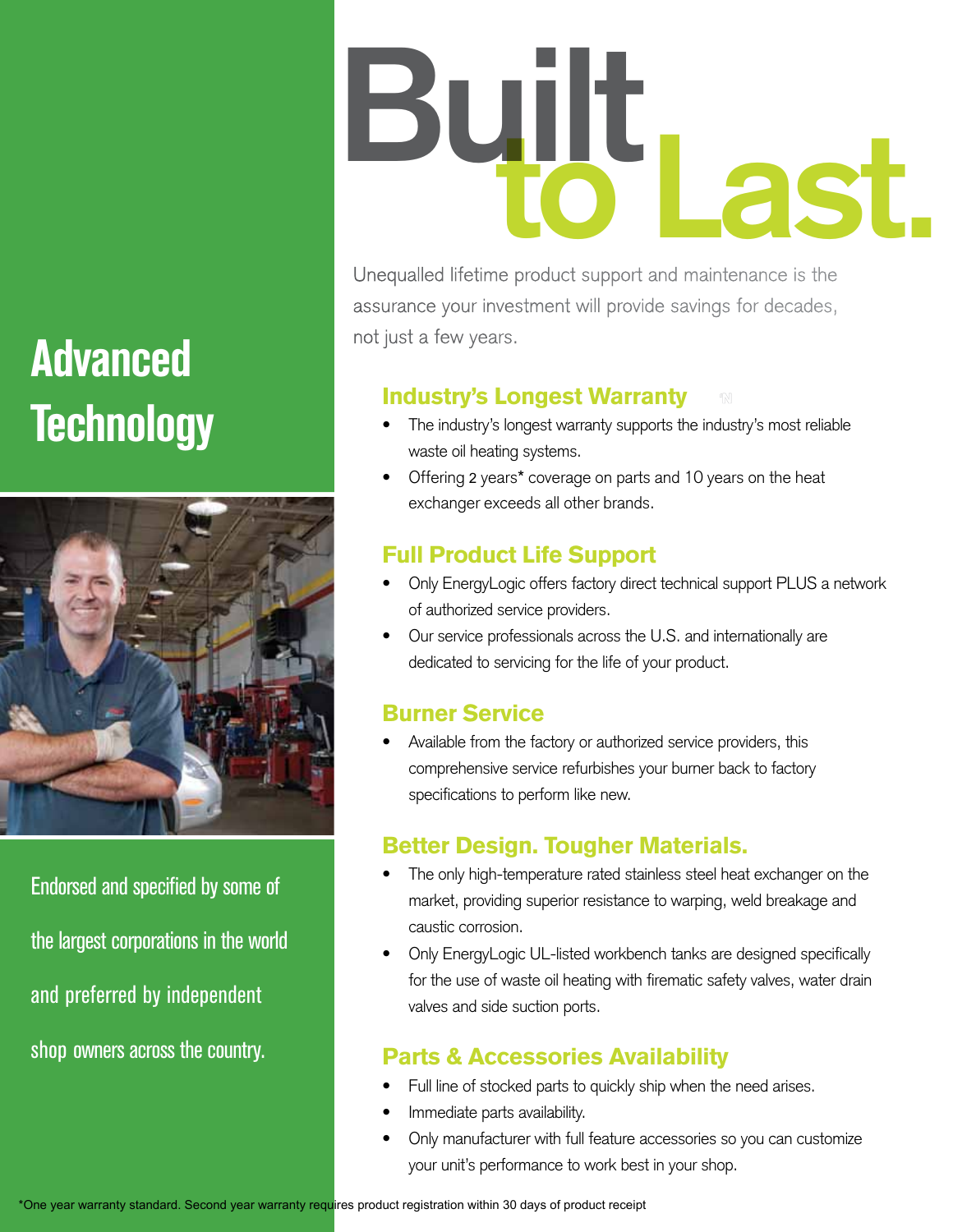## Choose the heating system that is right for your shop.





**BTU Input:** 200,000 BTU (58.3 kW) per hour **Fuel Flow Rate:** 1.4 gallons/hour (5.3a liters/hour) **Electrical Req:** 115 VAC 60Hz, 25 amps maximum dedicated circuit

### $350H$  Heat up to  $8,500$  square feet, approximately  $8+$  bays\*







**BTU Input:** 350,000 BTU (99.6 kW) per hour **Fuel Flow Rate:** 2.25 gallons/hour (8.5 liters/hour) **Electrical Req:** 115 VAC 60Hz, 25 amps maximum dedicated circuit

\*Heating areas are approximate and may vary by climate and facility size. Your dealer can provide a full assessment.



EnergyLogic provides a full line of tanks, flue kits and other parts and accessories for a complete and custom install. Visit www.nueraheat.com for more information.